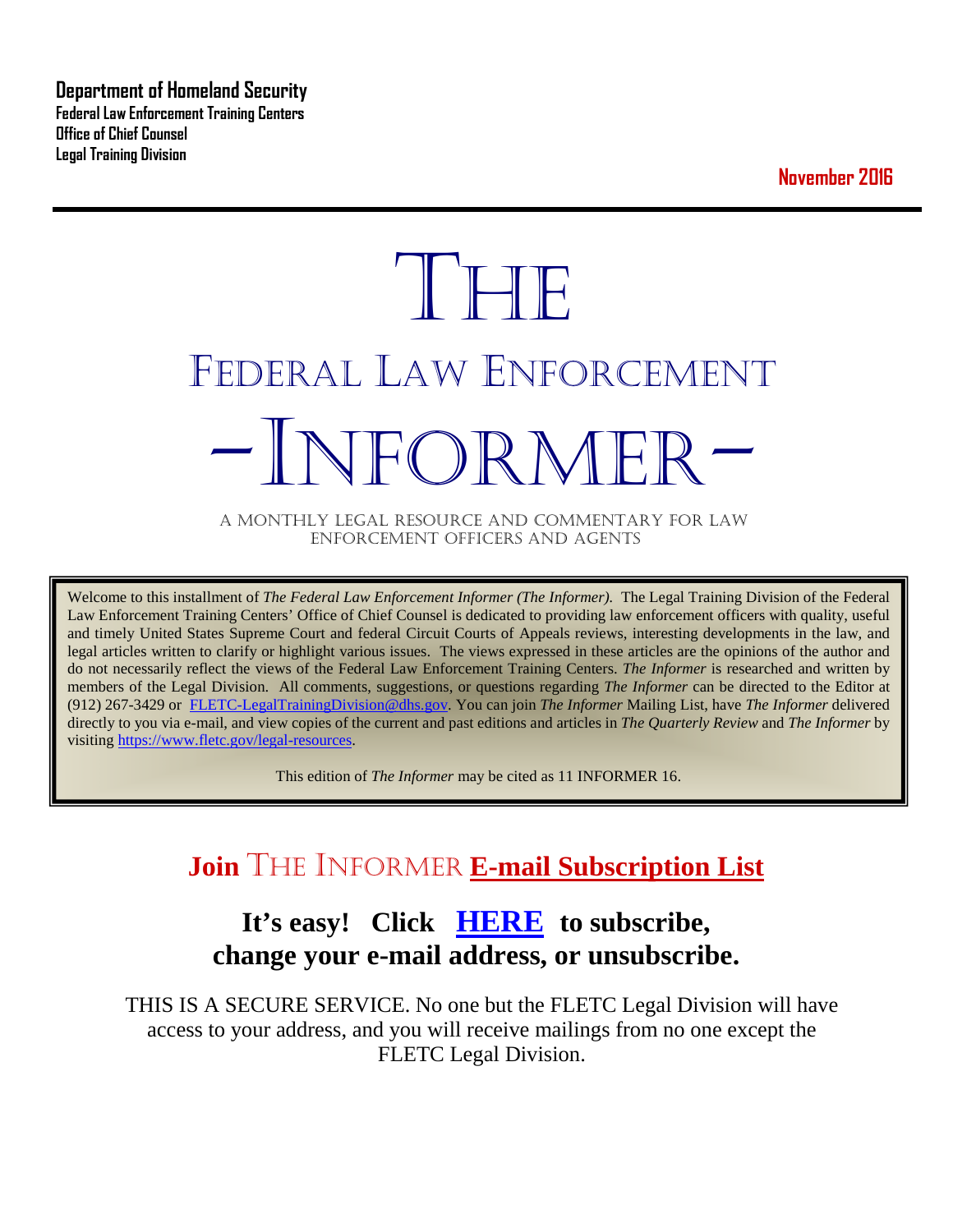# **The Informer – November 2016**

# **Supreme Court Preview**

**Hernandez v. Mesa:** Application of the *Fourth Amendment* outside the United States, excessive force, qualified immunity, *Bivens*………………………………………………………………………….**[5](#page-4-0)**

**Shaw v. United States:** Whether a prosecution for bank fraud under *18 U.S.C. § 1344(1)* requires the government to prove the defendant intended the bank to be the primary financial victim of the fraud…...**[5](#page-4-1)**

#### ♦

# **Case Summaries**

# **[Circuit Courts of Appeals](#page-6-0)**

# **[Fifth Circuit](#page-6-1)**

| <b>United States v. Turner:</b> Whether an officer conducted a lawful plain view seizure of a<br>bag of gift cards from a vehicle, and whether the defendant had a reasonable expectation<br>of privacy in the information contained on the magnetic strips on the backs of the cards |
|---------------------------------------------------------------------------------------------------------------------------------------------------------------------------------------------------------------------------------------------------------------------------------------|
| <b>United States v. Ramirez:</b> Whether a Border Patrol agent on roving patrol had                                                                                                                                                                                                   |
| <b>Sixth Circuit</b>                                                                                                                                                                                                                                                                  |
| <b>United States v. Pacheco:</b> Whether an officer conducted a lawful <i>Terry</i> frisk after a traffic<br>stop, and whether the officer lawfully seized contraband from the defendant's pocket                                                                                     |
| <b>Eighth Circuit</b>                                                                                                                                                                                                                                                                 |
| <b>United States v. Walker:</b> Whether officers conducted a lawful traffic stop, and whether<br>the officers lawfully extended the duration of the stop to conduct a warrantless search                                                                                              |
| <b>Eleventh Circuit</b>                                                                                                                                                                                                                                                               |
| <b>Fish v. Brown:</b> Whether officers were entitled to qualified immunity after they entered<br>the defendant's house without a warrant while escorting the defendant's former girlfriend                                                                                            |
| <b>Wate v. Kubler:</b> Whether an officer was entitled to qualified immunity after he deployed his<br>Taser five times within a two-minute period against a handcuffed person, where there were                                                                                       |

♦

conflicting witness accounts regarding the amount of resistance being offered by the person……**[12](#page-11-0)**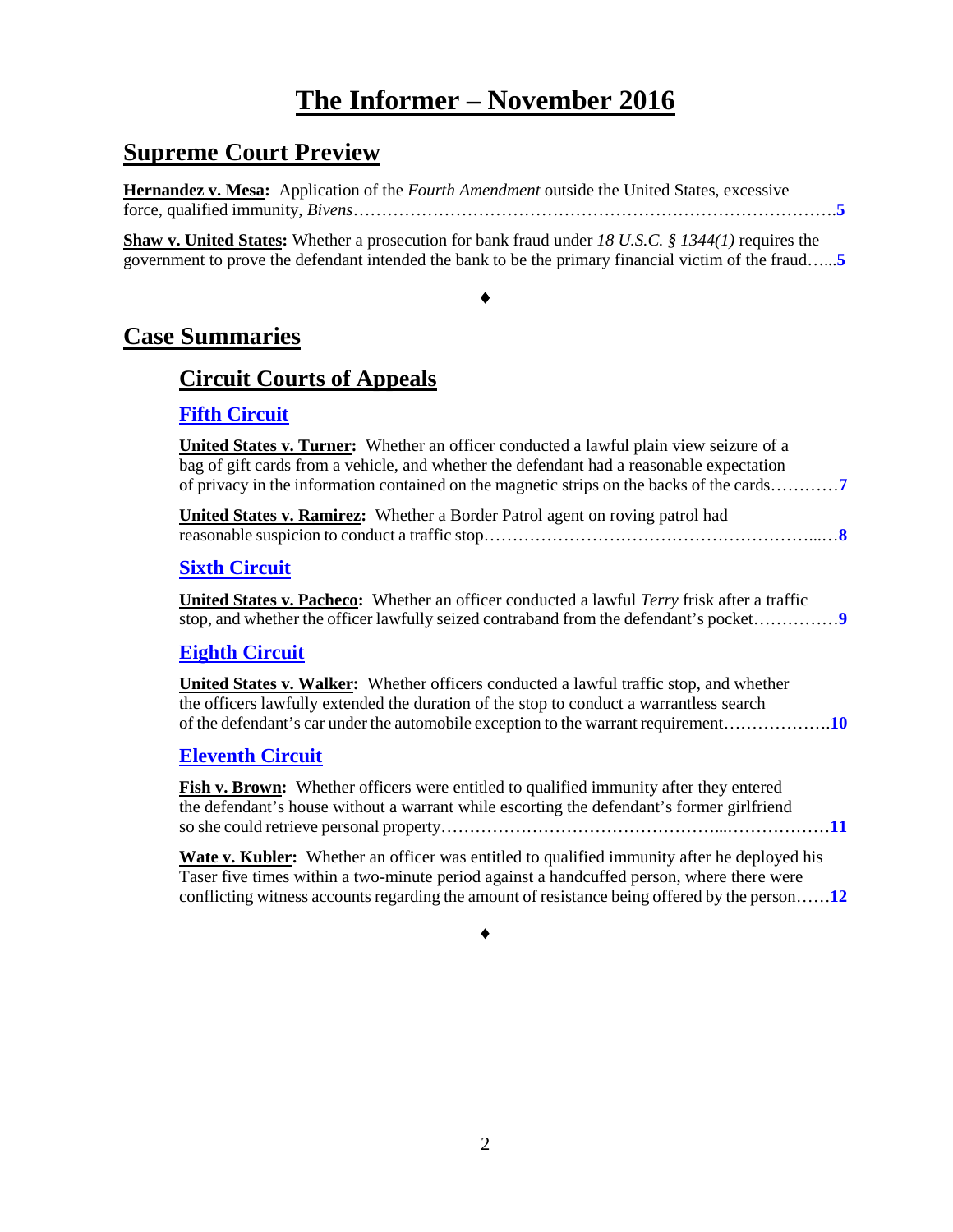# **FLETC Informer Webinar Series**

#### **1. Protective Sweeps**

2-hour webinar presented by Bruce-Alan Barnard, FLETC Legal Division

This webinar will explore in-depth the warrantless "protective sweep" doctrine as it has evolved from *Maryland v. Buie*. We will discuss the rule generally, and then look at differences in the application of the doctrine in different situations by reviewing cases from the various circuits.

## **Date and Time: Monday December 5, 2016 2:30 p.m. EST**

**To join this webinar: <https://share.dhs.gov/informer>**

## **2. Law Enforcement Legal Refresher Training**

3-hour webinar presented by Bruce-Alan Barnard, FLETC Legal Division

This three-hour block of instruction focuses on *Fourth* and *Fifth Amendment* law and is designed to meet the training requirements for state and federal law enforcement officers who have mandated three-hour legal refresher training requirements.

## **Date and Time: Thursday December 8, 2016 8:00 a.m. EST**

**To join this webinar:<https://share.dhs.gov/informer>**

#### **3. Self-Incrimination and** *Miranda*

1-hour webinar presented by Bruce-Alan Barnard, FLETC Legal Division

This webinar will discuss the *5th Amendment's Self Incrimination Clause*, and provide an overview of when *Miranda* is required.

## **Date and Time: Monday December 19, 2016 2:30 p.m. EST**

**To join this webinar:<https://share.dhs.gov/informer>**

# **Bruce's Brownbag Webinar**

Each week, Bruce Barnard selects a very recent Federal case that is "hot off the press" and discusses the impact and possible lessons learned for law enforcement officers. This webinar series is intentionally offered over the lunch break, so pack your lunch on Wednesday, eat at your desk, and join us for an interesting discussion on cases involving the legal aspects of law enforcement. **The site is always running and you can download slides and recordings of previous webinars in the archives on the site.** We hope to see you every Wednesday!

- **1. Wednesday December 7, 2016 - 11:45 a.m. to 12:15 p.m. (EST)**
- **2. Wednesday December 14, 2016 - 11:45 a.m. to 12:15 p.m. (EST)**
- **3. Wednesday December 21, 2016 - 11:45 a.m. to 12:15 p.m. (EST)**
- **4. Wednesday December 28, 2016 - 11:45 a.m. to 12:15 p.m. (EST)**

**To join Bruce's Brown Bag Webinar: <https://share.dhs.gov/bbw>**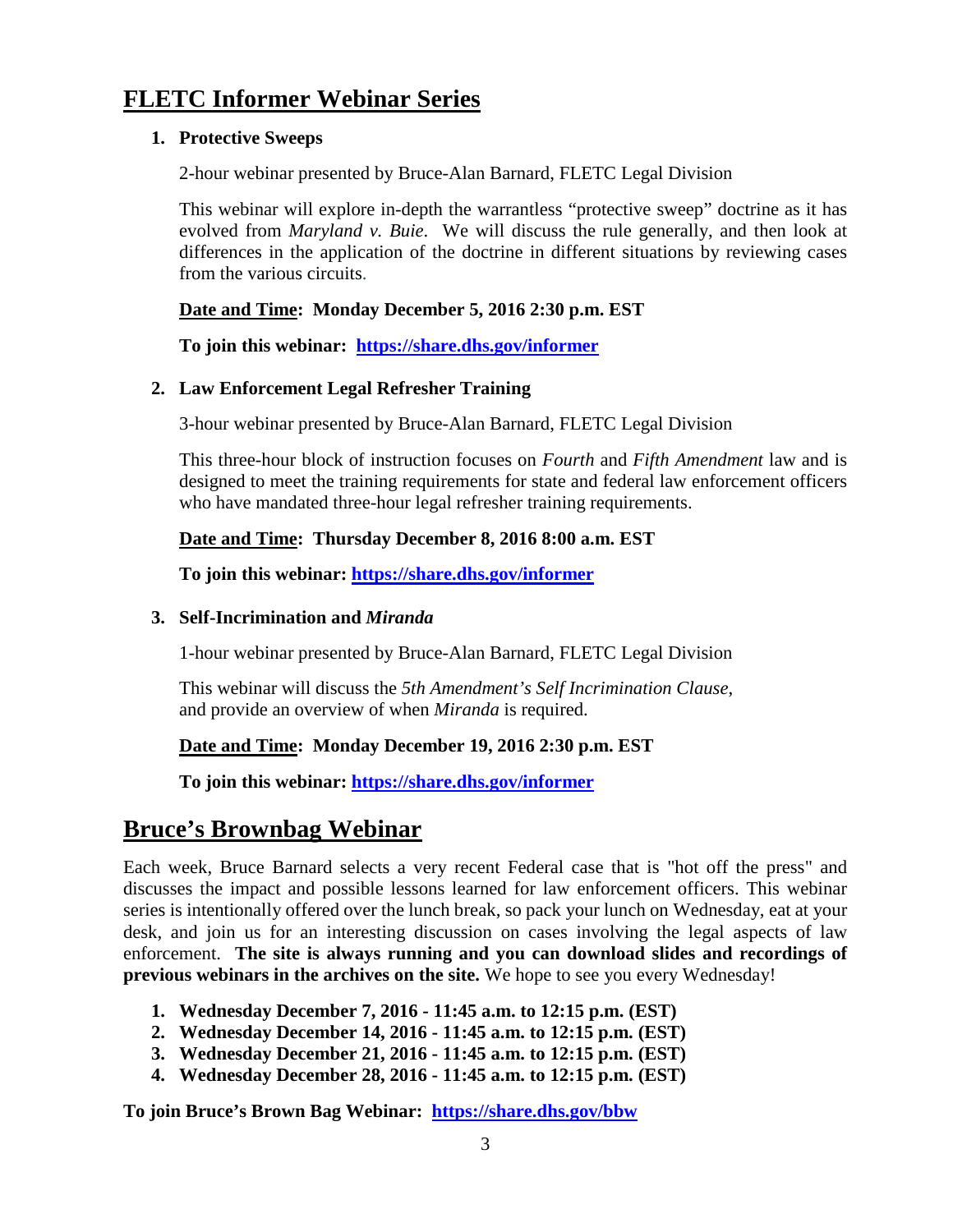# **FLETC Informer Rewind Wednesday**

When the training schedule does not allow us to provide a "live" webinar, please join us for the broadcast of a previously aired webinar.

- **1. Wednesday December 7, 2016 - 12:15 a.m. to 1:15 p.m. (EDT)** Cops, Canines, and Curtilage
- **2. Wednesday December 14, 2016 - 12:15 a.m. to 3:15 p.m. (EDT)** Law Enforcement Legal Refresher Training (from December 8, 2016)
- **3. Wednesday December 21, 2016 - 12:15 a.m. to 1:15 p.m. (EDT)** Understanding the New DOJ Profiling Guidelines (from April 2016)
- **4. Wednesday December 28, 2016 - 12:15 a.m. to 1:15 p.m. (EDT)** Self-Incrimination and Miranda (from December 19, 2016)

To join a Rewind Wednesday webinar: **<https://share.dhs.gov/informer>**

#### ♦

**Please check the FLETC Webinar Schedule and News section at: <https://share.dhs.gov/informer> for updates and the most current webinarrelated news.** 

# ♦

# **To participate in a FLETC Informer Webinar:**

- 1. Click on the link to access the Homeland Security Information Network (HSIN).
- 2. If you have a HSIN account, enter with your login and password information.
- 3. If you do not have a HSIN account click on the button next to "Enter as a Guest."
- 4. Enter your name and click the "Enter" button.
- 5. You will now be in the meeting room and will be able to participate in the webinar.
- 6. Even though meeting rooms may be accessed before a webinar, there may be times when a meeting room is closed while an instructor is setting up the room.
- 7. Meeting rooms will be open at least one-hour before a scheduled webinar.
- 8. Training certificates will be provided at the conclusion of each webinar.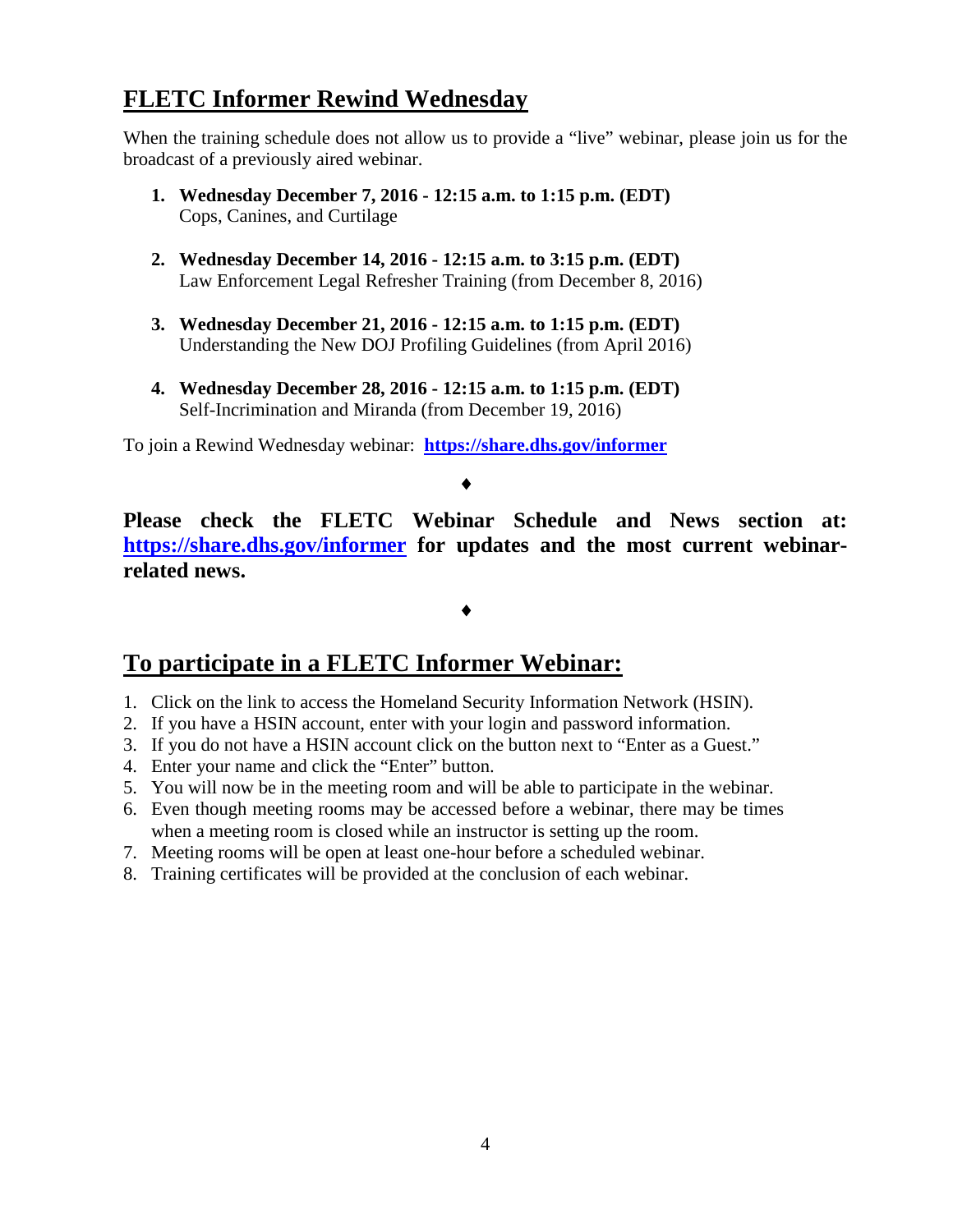# Supreme Court Preview

#### **Fourth Amendment:** Use of Force / Qualified Immunity / *Bivens*

#### <span id="page-4-0"></span>**Hernandez v. Mesa**

Decision Below: 785 F.3d 117 (5th Cir. 2015); [http://cases.justia.com/federal/appellate](http://cases.justia.com/federal/appellate-courts/ca5/11-50792/11-50792-2015-04-24.pdf?ts=1430136043)[courts/ca5/11-50792/11-50792-2015-04-24.pdf?ts=1430136043](http://cases.justia.com/federal/appellate-courts/ca5/11-50792/11-50792-2015-04-24.pdf?ts=1430136043) 

A United States Border Patrol Agent Jesus Mesa, Jr., standing in the United States, shot and killed Sergio Hernandez Guereca, a fifteen-year old Mexican citizen, standing in Mexico. Hernandez's parents filed a lawsuit against Agent Mesa, his supervisors, and the United States government. The lawsuit alleged that Agent Mesa violated the *Fourth Amendment* by using excessive force against Hernandez, and the *Fifth Amendment* by depriving Hernandez of due process.

The Fifth Circuit Court of Appeals held that Agent Mesa was entitled to qualified immunity on the *Fourth Amendment* excessive force claim. The court concluded the *Fourth Amendment's* protection against excessive force did not apply to Hernandez because Hernandez was a Mexican citizen who lacked any real connection to the United States, and he was in Mexico when Agent Mesa shot him. Concerning Hernandez's *Fifth Amendment* claim, the court held that it was not clearly established at the time of the incident that Agent Mesa's conduct was unlawful.

Hernandez appealed, and the United States Supreme Court agreed to hear the case.

The issues before the Supreme Court are:

- 1. What standard should courts apply to determine whether the *Fourth Amendment* applies outside the United States.
- 2. May qualified immunity be granted or denied based on facts, such as the victim's legal status, which are not known to the officer at the time of the incident.
- 3. Whether Hernandez can bring a claim against Agent Mesa under *Bivens v. Six Unknown Fed. Narcotics Agents*, 403 U.S. 388 (1971).

The Court has not yet scheduled oral arguments in this case.

\*\*\*\*\*

#### **Bank Fraud:** *18 U.S.C. § 1344(1)*

#### <span id="page-4-1"></span>**Shaw v. United States**

Decision Below: 781 F.3d 1130 (9th Cir. 2015); [http://cases.justia.com/federal/appellate](http://cases.justia.com/federal/appellate-courts/ca9/13-50136/13-50136-2015-03-27.pdf?ts=1427475665)[courts/ca9/13-50136/13-50136-2015-03-27.pdf?ts=1427475665](http://cases.justia.com/federal/appellate-courts/ca9/13-50136/13-50136-2015-03-27.pdf?ts=1427475665)

Shaw had access to Stanley Hsu's bank statements, which contained Hsu's personal information. Using Hsu's personal information, Shaw opened an email account in Hsu's name, and then used this email account to open a PayPal account. Shaw "linked" the PayPal account to Hsu's account with Bank of America. Shaw subsequently transferred money out of Hsu's bank account into the PayPal account he controlled.

The government charged Shaw with Bank Fraud under *18 U.S.C. § 1344(1)*.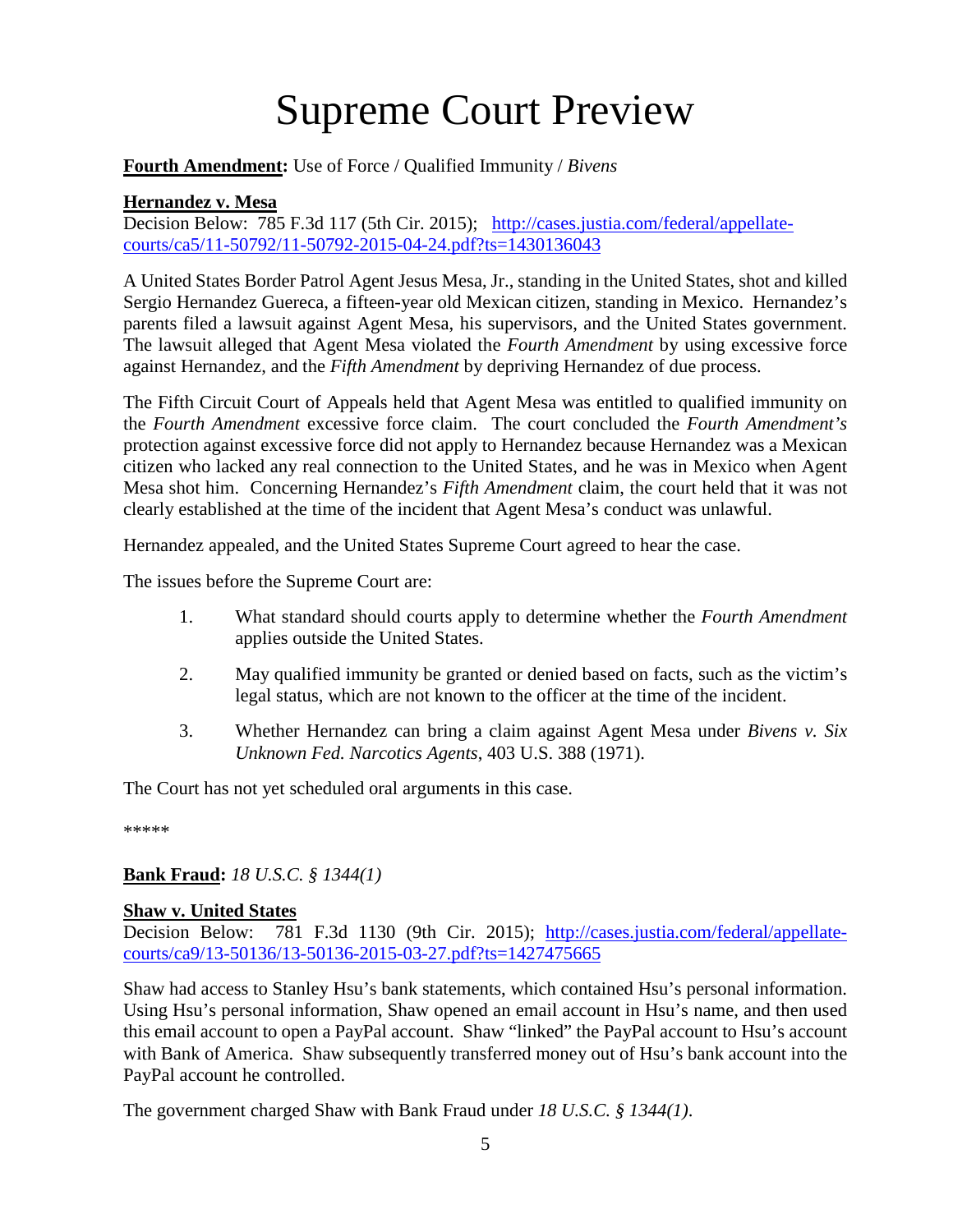The Bank Fraud Statute, *18 U.S.C. § 1344*, makes it a crime to knowingly execute a scheme:

- (1) To defraud a financial institution, or
- (2) To obtain money, funds, credit, assets or other property held or owned by a financial institution by false pretenses or fraud.

Shaw argued that a prosecution under  $\frac{g}{4}$  1344(1) required the government to prove the defendant intended the bank to be the primary financial victim of his fraud, as a majority of the federal circuits have held. Shaw claimed the government did not satisfy this requirement, as Shaw intended his primary financial victim to be Hsu, a bank customer.

The district court disagreed, as did the Ninth Circuit Court of Appeals, which adopted the minority view, and affirmed Shaw's conviction.

Shaw appealed, and the United States Supreme Court agreed to hear the case to resolve a split among the circuits.

The issue before the Court is:

1. Whether a scheme to defraud a financial institution under *18 U.S.C. § 1344(1)[1](#page-5-0)* requires proof of specific intent not only to deceive, but also, to defraud a bank.

The Court heard oral arguments in this case on October 4, 2016.

\*\*\*\*\*

<span id="page-5-0"></span> <sup>1</sup> In *Loughrin v. United States*, 134 S.Ct. 2384, 2387 (2014), the Supreme Court interpreted *18 U.S.C. § 1344(2)*, and held that it does not require the government to prove that the defendant intended to defraud the bank.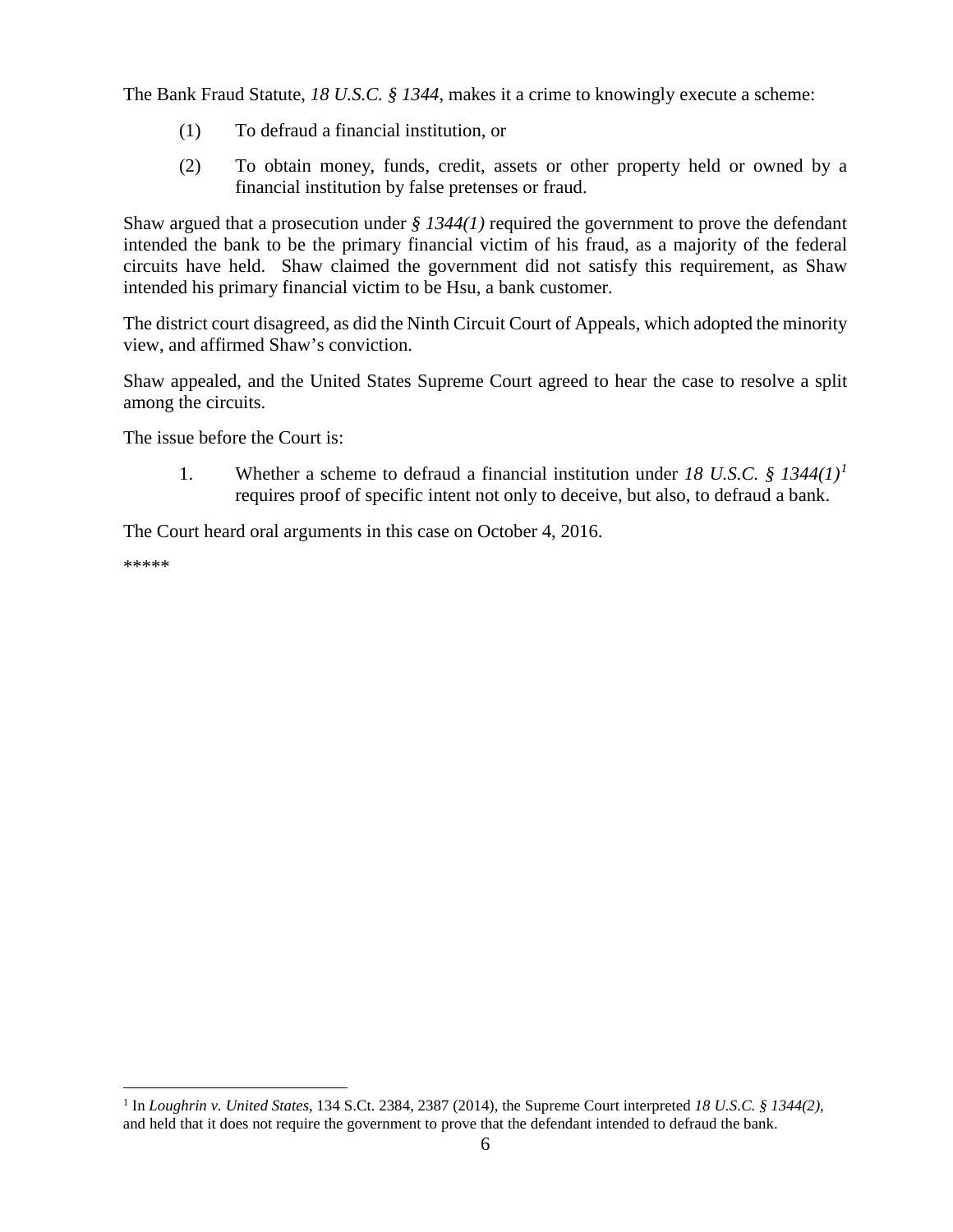# CASE SUMMARIES Circuit Courts of Appeal

# <span id="page-6-1"></span><span id="page-6-0"></span>**Fifth Circuit**

## <span id="page-6-2"></span>**United States v. Turner, 2016 U.S. App. LEXIS 18480 (5th Cir. October 13, 2016)**

An officer stopped a car driven by Henderson for a traffic violation. During the stop, the officer discovered Turner, a passenger, had an outstanding warrant for his arrest. The officer ordered Turner to exit the car, and when he did, the officer saw an opaque plastic bag protruding from under the front passenger seat. The officer placed Turner in his patrol car and then asked Henderson what was inside the bag. Henderson handed the officer the bag, which contained over 100 gift cards. Henderson told the officer Turner bought the cards, but denied having a receipt for the purchase.

After the officer spoke with other officers about their experiences with stolen gift cards, the officer seized the cards as evidence of suspected criminal activity. A subsequent warrantless scan of the magnetic strips on the backs of the gift cards revealed that at least forty-three cards had been altered. Specifically, the numbers encoded on the magnetic strips did not match the numbers printed on the front of the cards.

The government charged Turner with aiding and abetting the possession of unauthorized access devices.

Turner filed a motion to suppress the gift cards.

First, Turner argued the warrantless seizure of the gift cards violated the *Fourth Amendment*.

The court disagreed. The court held that the officer conducted a valid plain view seizure of the gift cards. For a lawful plain view seizure, the officer must have lawful authority to be in the location from which he viewed the evidence, and the incriminating nature of the evidence must be "immediately apparent." The incriminating nature of an item is immediately apparent if the officer has probable cause to believe the item is either evidence of a crime or contraband.

The court held the officer had probable cause to believe the gift cards were contraband or evidence of a crime. Fist, the officer saw a plastic bag containing over 100 gift cards that appeared to have been concealed under the front passenger seat. Second, Henderson admitted to not having receipts for the gift cards, and told the officer that he and Turner had purchased the gift cards from an individual who sold them "for a profit." Finally, the officer conferred with other officers who had experience with large numbers of gift cards being associated with drug dealing, fraud, and theft.

Next, Turner argued that scanning the magnetic strips on the backs of the gift cards without first obtaining a search warrant violated the *Fourth Amendment*.

Again, the court disagreed. The court joined the other circuits that have considered this issue<sup>[2](#page-6-3)</sup> and concluded that Turner did not have a reasonable expectation of privacy in the information encoded

<span id="page-6-3"></span> <sup>2</sup> See *U.S. v. Bah*, 794 F.3d 617, 633 (6th Cir. 2015)[, 8 Informer 15;](https://www.fletc.gov/sites/default/files/8Informer15_0.pdf) *U.S. v. De L'Isle*, 825 F.3d 426, 432-33, (8th Cir. 2016), [7 Informer 16.](https://www.fletc.gov/sites/default/files/7Informer16.pdf)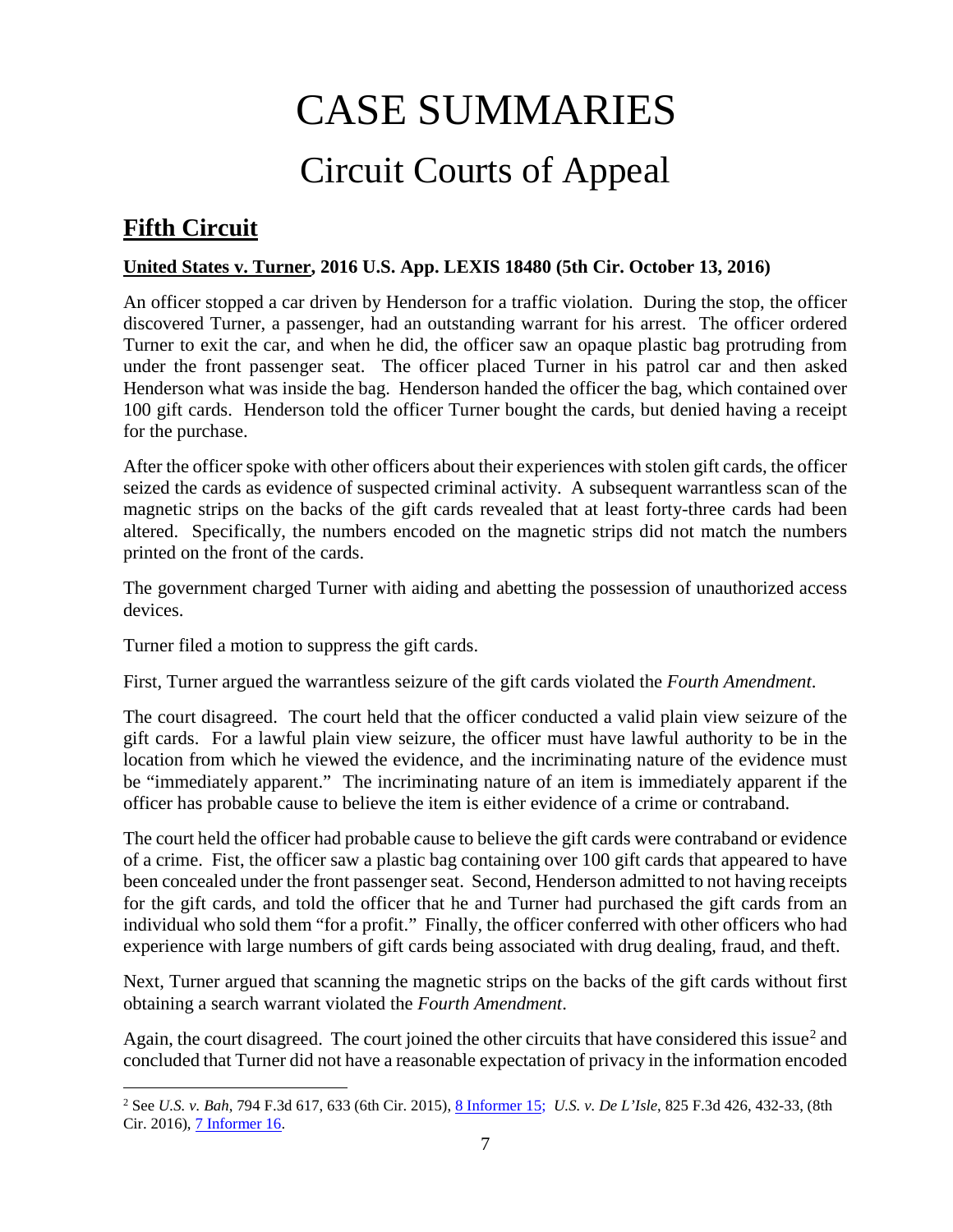on the magnetic strips on the back of the gift cards. First, companies that issue gift cards and credit cards encode a small amount of information in the magnetic strip on the backs of the cards, which can only be altered by using a device not commonly possessed by most people. Second, the purpose of gift cards and credit cards is to facilitate commercial transactions. Finally, third parties, such as cashiers, will often do the same kind of "swiping" of the gift and credit cards as law enforcement did in this case.

For the court's opinion: [http://cases.justia.com/federal/appellate-courts/ca5/15-50788/15-50788-](http://cases.justia.com/federal/appellate-courts/ca5/15-50788/15-50788-2016-10-13.pdf?ts=1476401433) [2016-10-13.pdf?ts=1476401433](http://cases.justia.com/federal/appellate-courts/ca5/15-50788/15-50788-2016-10-13.pdf?ts=1476401433)

\*\*\*\*\*

#### <span id="page-7-0"></span>**United States v. Ramirez, 2016 U.S. App. LEXIS 18540 (5th Cir. Tex. Oct. 14, 2016)**

At 9:30 p.m. on a Wednesday, Border Patrol agent Espinel was sitting in his patrol car in the median of U.S. Highway 77 approximately forty-five miles north of the Mexican border, several miles south of the Sarita immigration checkpoint. Agent Espinel had been an agent for six years and had been patrolling this stretch of Highway 77 near Raymondville, Texas for more than nine months. Highway 77 is a known smuggling route and Agent Espinel had made over 150 alien arrests in this area. In addition, Agent Espinel knew that Tuesday, Wednesday, and Thursday nights saw the most smuggling activity, with smugglers dropping off aliens south of the Sarita checkpoint, typically using SUVs or pickup trucks.

Agent Espinel saw Ramirez drive past in a Ford F-150 pickup truck, and noticed that Ramirez appeared to "duck down" as he passed. Agent Espinel also saw three or four passengers in the back of the truck who "ducked down" when they saw him. Agent pulled behind Ramirez and saw heads in the back of Ramirez's truck "popping up and down." Agent Espinel activated his emergency lights and pulled Ramirez over. As he was stopping, Agent Espinel saw two passengers get out of the truck and run away. Agent Espinel detained Ramirez and the four remaining passengers, two of whom turned out to be illegal aliens.

The government charged Ramirez with transporting illegal aliens.

Ramirez argued that Agent Espinel did not have reasonable suspicion to stop him.

The court disagreed. A roving Border Patrol agent may stop a vehicle if he has reasonable suspicion to believe the vehicle is involved in illegal activity. Here, Agent Espinel was an experienced officer who had been patrolling Highway 77 near Raymondville for almost one year. Next, Agent Espinel saw Ramirez's truck forty-five miles north of the border, well south of the Sarita checkpoint. Agent Espinel saw Ramirez and his passengers acting as if they were very nervous when they saw him. Finally, Ramirez was driving a type of vehicle known to be popular among smugglers, on a highway, and on a day of the week popular among them. Based on these factors, the court held that Agent Espinel had reasonable suspicion to stop Ramirez.

For the court's opinion: [http://cases.justia.com/federal/appellate-courts/ca5/15-40887/15-40887-](http://cases.justia.com/federal/appellate-courts/ca5/15-40887/15-40887-2016-10-14.pdf?ts=1476487832) [2016-10-14.pdf?ts=1476487832](http://cases.justia.com/federal/appellate-courts/ca5/15-40887/15-40887-2016-10-14.pdf?ts=1476487832)

\*\*\*\*\*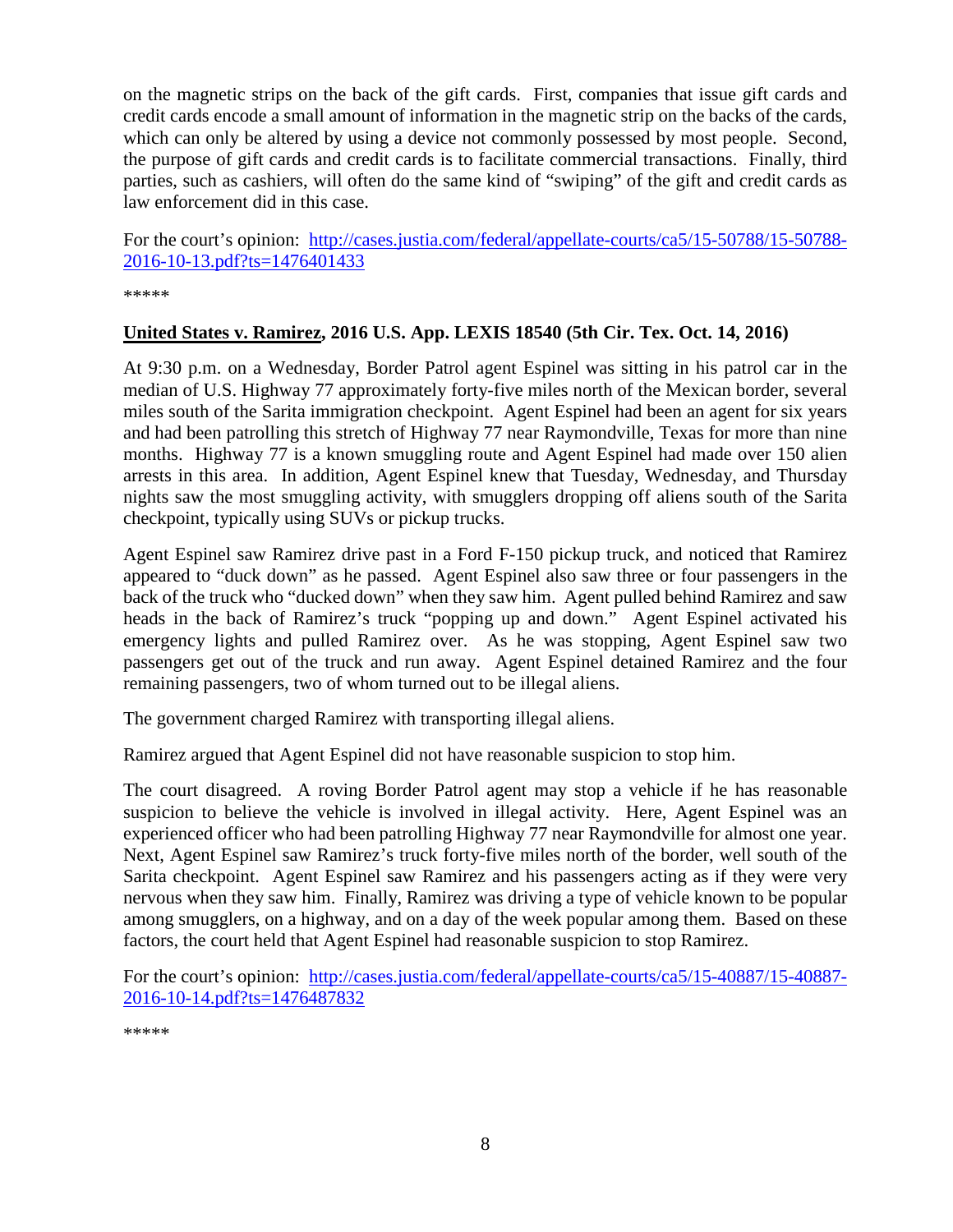# <span id="page-8-0"></span>**Sixth Circuit**

# <span id="page-8-1"></span>**United States v. Pacheco, 2016 U.S. App. LEXIS 19495 (6th Cir. October 28, 2016)**

An officer received a tip from a confidential informant (CI) that two Hispanic men in a silver Lincoln Navigator were moving narcotics from a specific apartment complex that evening. The apartment complex was located in an area known for drug trafficking, gun violence and gang activity. The officer set up surveillance in an unmarked police car, and within forty-five minutes, he saw a silver SUV exit the apartment complex parking lot. The officer followed the SUV, verified that it was a silver Lincoln Navigator, and that it contained two Hispanic male occupants. After the SUV failed to properly signal a turn, the officer requested an officer in a marked patrol car conduct a traffic stop.

A marked police car, with two uniformed officers followed the SUV and conducted a traffic stop after the SUV briefly crossed the double-yellow line. During the stop, one of the officers approached the SUV and encountered Pacheco, who was in the front passenger seat. The officer asked Pacheco for identification, but Pacheco did not respond. Instead, Pacheco rummaged through the glove compartment, ruffling papers, but removed nothing. The officer noticed that Pacheco was extremely nervous, would not make eye contact with him, and that Pacheco kept glancing over at his left leg, near the center console. Knowing the glove box, the floorboard area, and the center console are all often used to conceal weapons, the officer asked Pacheco to exit the vehicle. Pacheco did not respond or comply with this order. The officer asked Pacheco to exit the vehicle a second time, and opened the door for him. Pacheco got out of the vehicle and the officer immediately conducted a *Terry* frisk. On Pacheco's right side, the officer felt a large "chunk of money on his right cargo pocket. When the officer went to frisk Pacheco's left side, he saw the top of a brick-like object, wrapped in brown paper and tape, protruding approximately one inch out of the top of Pacheco's left cargo pocket. As the officer patted this area down, he could feel that the object in the cargo pocket was "like a solid brick," and was approximately six to eight inches long. Based on these observations and his experience, the officer believed the object in Pacheco's pocket was brick cocaine. The officer seized the suspected brick cocaine and the currency.

The government charged Pacheco with possession with intent to distribute cocaine.

Pacheco filed a motion to suppress the cocaine and currency seized from him during the stop.

First, the court held the officers conducted a lawful stop of the SUV. The officers received information from another officer that the driver of the SUV failed to properly signal a turn and they also saw the driver briefly cross the double-yellow line. Even if the uniformed officers' motivation for stopping the SUV was to assist in the investigation of a drug case, the two traffic violations justified the officers in stopping the SUV.

Second, the court noted that during a traffic stop, it is well established that an officer may order passengers out of the vehicle pending the completion of the stop.

Third, the court held the officer established reasonable suspicion that Pacheco might be armed and dangerous; therefore, he was entitled to conduct a *Terry* frisk. The court concluded that Pacheco's extreme nervousness, his failure to acknowledge the officer's presence, his failure to obey the officer's commands to produce identification and exit the car, as well as the time of day and the high-crime nature of the neighborhood supported the officer's belief that Pacheco might be armed.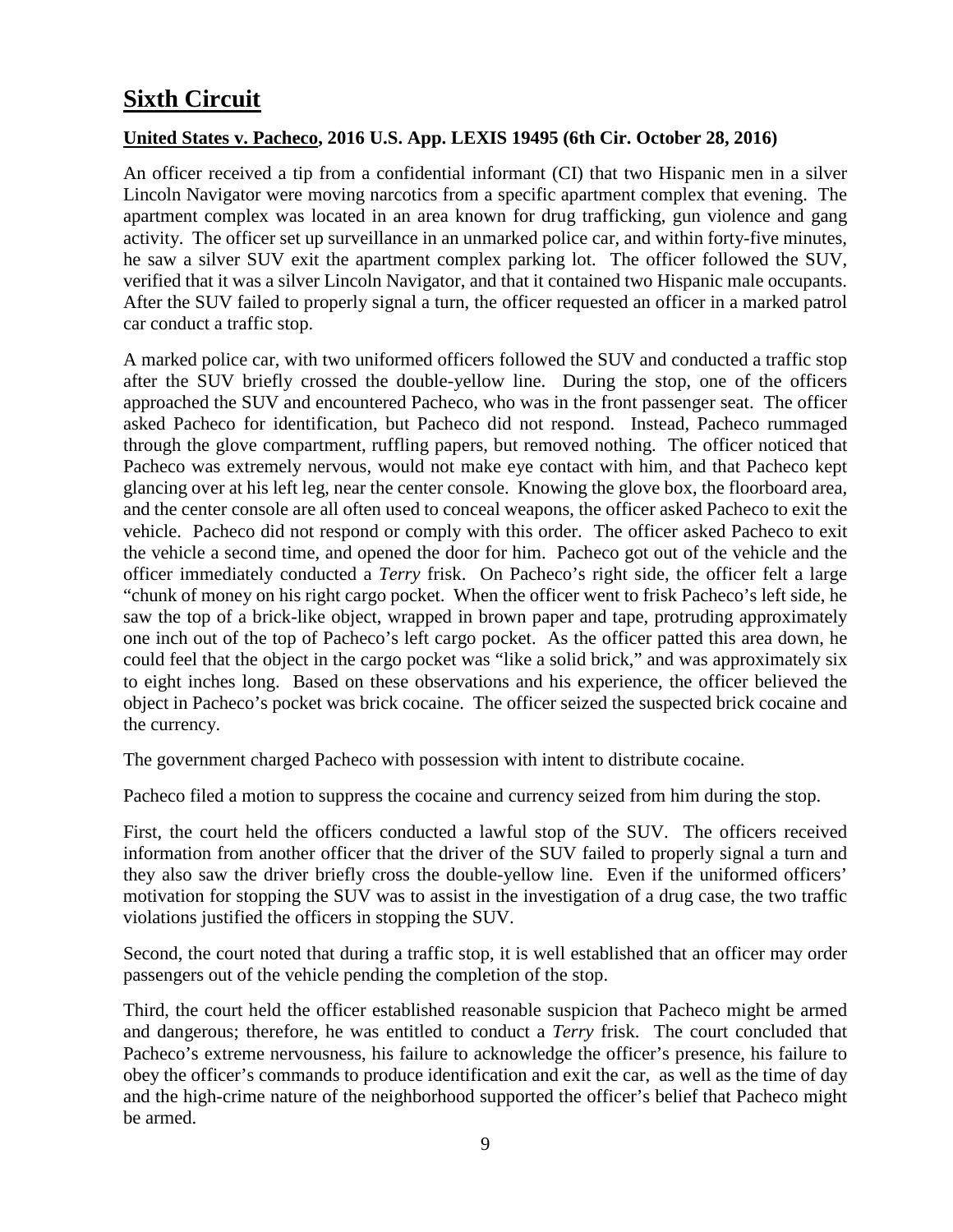Fourth, the court held the seizure of the cocaine and currency from Pacheco's pockets was lawful. During a *Terry* frisk for weapons, an officer may seize objects believed to be contraband as long as:

(1) The officer is in a lawful position from which he views or feels the object; (2) the object's incriminating nature is immediately apparent; and (3) the officer has lawful right of access to the object.

Here, because of the traffic stop, Pacheco's removal from the vehicle, and *Terry* frisk of his person were lawful, the court held that the officer was in a lawful position to view and then feel the contraband. In addition, the officer had a lawful right to access the contraband, as it was discovered before the *Terry* frisk was completed. Finally, the court found that the incriminating nature of the seized items was immediately apparent to the officer. After removing the large "chunk of money" from Pacheco's right cargo pocket, the officer noticed a brick-like object partially sticking out of his left cargo pocket. The officer saw the object was wrapped in brown paper and bound together with tape. When the officer frisked the pocket, he discovered the brick was solid and around six to eight inches long. Combining his sight and his touch with his training and experience, the officer concluded "within seconds" that the object in Pacheco's left cargo pocket was probably brick cocaine.

For the court's opinion: [http://cases.justia.com/federal/appellate-courts/ca6/16-3376/16-3376-](http://cases.justia.com/federal/appellate-courts/ca6/16-3376/16-3376-2016-10-28.pdf?ts=1477693836) [2016-10-28.pdf?ts=1477693836](http://cases.justia.com/federal/appellate-courts/ca6/16-3376/16-3376-2016-10-28.pdf?ts=1477693836)

\*\*\*\*\*

# <span id="page-9-0"></span>**Eighth Circuit**

## <span id="page-9-1"></span>**United States v. Walker, 2016 U.S. App. LEXIS 18651 (8th Cir. Minn. Oct. 18, 2016)**

Two officers on patrol stopped Walker's car after they saw that it had a cracked windshield they believed obstructed the driver's vision, in violation of *Minnesota Statues § 169.71(a)(1)*. The officers approached the car, and when Walker rolled down the windows, the officers smelled the odor of fresh, unburned marijuana. The officers searched the car and found a glass pipe, along with a rock-like substance they believed to be cocaine, underneath the driver's seat. The officers arrested Walker, and then continued to search his car. In the trunk, the officers found a 12-gauge shotgun, a box containing shotgun shells, and a high-capacity rifle magazine filled with ammunition.

The government charged Walker with being a felon in possession of a firearm and ammunition.

Walker filed a motion to suppress the evidence seized from his car. First, Walker argued the windshield was not cracked to the extent that it impeded the driver's view; therefore, the officers did not conduct a lawful traffic stop.

The court disagreed. The court noted that the district court found the officer's testimony that he believed the crack in the car's windshield obstructed the driver's view, to be credible. Even if the officer was mistaken, the court held the officer's observations regarding the severity of the crack provided a reasonable basis to believe that Walker was violating *§ 169.71(a)(1)*.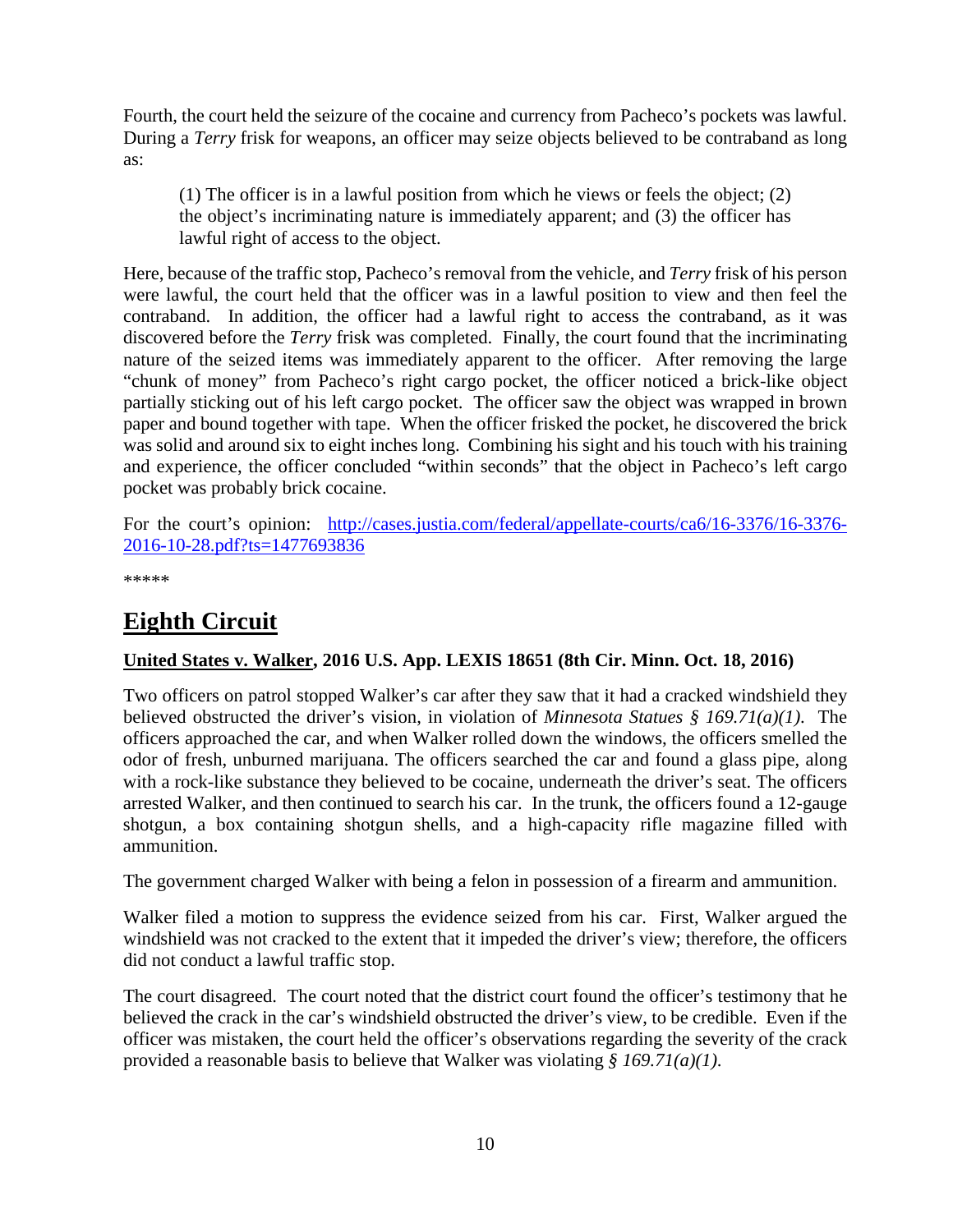Walker further argued the officers impermissibly extended the duration of the stop beyond the time necessary to investigate the cracked windshield.

Again, the court disagreed. Here, the officers smelled unburned marijuana immediately after Walker lowered the car's windows. This information provided the officers a reason to detain Walker that was independent of the cracked windshield. In addition, smelling the unburned marijuana provided the officers probable cause to conduct a warrantless search of Walker's car under the automobile exception to the *Fourth Amendment's* warrant requirement. Consequently, the court held the officers lawfully detained Walker and searched his car after the initial traffic stop.

For the court's opinion: [http://cases.justia.com/federal/appellate-courts/ca8/15-2921/15-2921-](http://cases.justia.com/federal/appellate-courts/ca8/15-2921/15-2921-2016-10-18.pdf?ts=1476804646) [2016-10-18.pdf?ts=1476804646](http://cases.justia.com/federal/appellate-courts/ca8/15-2921/15-2921-2016-10-18.pdf?ts=1476804646)

\*\*\*\*\*

# <span id="page-10-0"></span>**Eleventh Circuit**

# <span id="page-10-1"></span>**Fish v. Brown, 2016 U.S. App. LEXIS 17778 (11th Cir. Fla. Oct. 3, 2016)**

Anthony Fish and Margo Riesco were involved in a relationship for approximately two years. After Fish ended the relationship, Riesco told Fish that she wanted to retrieve her personal belongings from Fish's house. Before going to Fish's house, Riesco stopped at the local sheriff's office and requested a law enforcement escort because she "feared for her safety." As a result, Deputy Harrison and Deputy Loucks were separately directed by a supervisor to meet Riesco at Fish's house.

The deputies met Riesco and followed her as she drove her car to the rear of Fish's house. Riesco parked next to Fish's vehicle, exited her car and walked up to a glass door that opened into a sunroom. The deputies followed Riesco as she opened the unlocked glass door and walked into the sunroom. Riesco then knocked on an interior wooden door and called out to Fish. Fish opened the wooden door, where he saw the deputies standing behind Riesco. Riesco greeted Fish and told him that she brought the deputies with her "to watch so I don't steal nothing of yours, okay?" Fish responded, "all right," and allowed Riesco and the deputies to enter his house. One of the deputies asked Fish what personal items Riesco had in his house, and Fish replied that everything Riesco left was in a drawer in a bedroom that adjoined the living room and kitchen area in which the parties were standing. From the kitchen area, Deputy Harrison saw a large revolver hanging in its holster from one of the bedposts through the open bedroom door. Deputy Harrison also saw a number of other long guns under the bed. Deputy Harrison knew that Fish was prohibited from possessing firearms by the terms of a domestic violence injunction entered by a state court judge a month earlier. Deputy Harrison arrested Fish for possessing firearms in violation of the domestic violence injunction.

The criminal charges against Fish were eventually dismissed, and he filed a lawsuit against Deputies Harrison and Loucks. Among other things, Fish claimed the deputies violated the *Fourth Amendment* by entering his house without a warrant or consent.

The district court held that Deputies Harrison and Loucks were entitled to qualified immunity, and Fish appealed.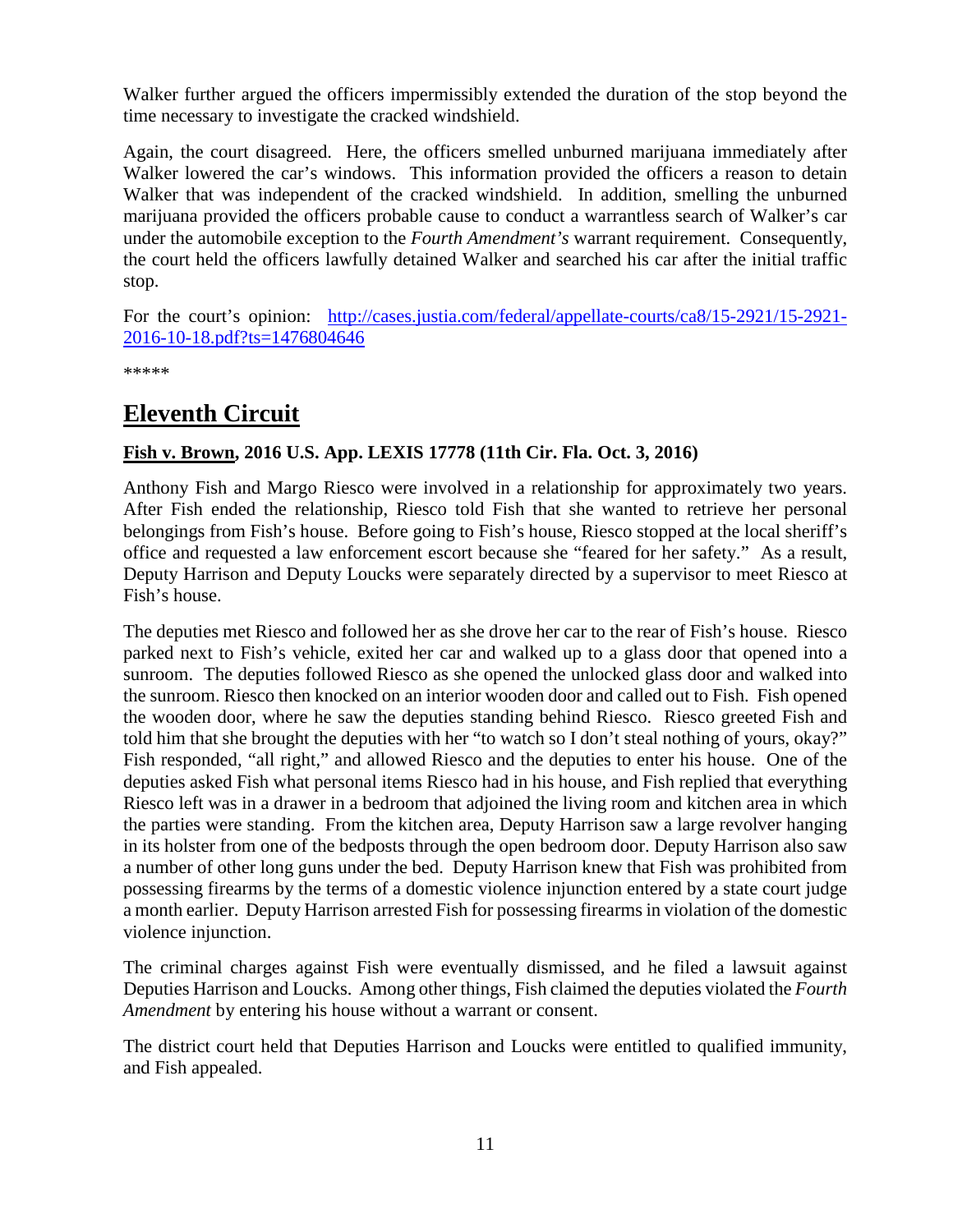The Court of Appeals agreed with the district court and held the deputies were entitled to qualified immunity. The deputies followed Riesco around to the back of Fish's house where she parked next to Fish's vehicle. Riesco entered the sunroom through an unlocked door to the interior wood door and knocked. Consequently, the deputies reasonably could have believed that the sunroom was "impliedly open to use by the public" for the purpose of gaining access to the interior areas of the house.

Next, the Court of Appeals agreed with the district court, which found that Fish consented to the deputies entry into the interior of his house from the sunroom. Fish responded by saying "all right," when Riesco told him that she brought the deputies with her so she could make sure she did not steal anything from his house. By affirmatively responding to Riesco's introduction of the deputies, fish gave what any reasonable person would have considered explicit verbal consent for the officers to enter his house. In addition, neither deputy invoked his authority as a law enforcement officer by demanding entry or brandishing a weapon to obtain Fish's consent to enter. Instead, the deputies just followed Riesco into the house after Fish said it was "all right."

Finally, the Court of Appeals agreed with the district court, which held that the deputies made a plain view seizure of the firearms from Fish's house. After lawfully entering Fish's house, Deputy Harrison saw the firearms through an open bedroom door. The incriminating nature of the firearms was immediately apparent to Deputy Harrison, as he knew of the existence of the domestic violence injunction against Fish and that such injunctions prohibited the possession of firearms.

For the court's opinion: [http://cases.justia.com/federal/appellate-courts/ca11/15-12348/15-](http://cases.justia.com/federal/appellate-courts/ca11/15-12348/15-12348-2016-10-03.pdf?ts=1475512283) [12348-2016-10-03.pdf?ts=1475512283](http://cases.justia.com/federal/appellate-courts/ca11/15-12348/15-12348-2016-10-03.pdf?ts=1475512283)

\*\*\*\*\*

#### <span id="page-11-0"></span>**Wate v. Kubler, 2016 U.S. App. LEXIS 18365 (11th Cir. Fla. Oct. 12, 2016)**

James Barnes and his aunt, Paula Yount, went to the beach to conduct a baptismal ritual. While in the water, Barnes, who was 5 feet 10 inches tall and weighed 290 pounds, began acting erratically by flailing his arms and yelling loudly about a demon. Officer Tactuk responded to the disturbance and spoke with Yount about the situation. Officer Tactuk ordered Barnes out of the water, believing that he had probable cause to arrest Barnes for battery on Yount. Barnes refused, and a violent struggle ensued between Officer Tactuk and Barnes. After approximately fiveminutes, Officer Tactuk pulled Barnes from the water, and with assistance from three bystanders, secured Barnes in handcuffs. Officer Tactuk radioed for assistance, stating that he had a violent, mentally ill person in custody. Although handcuffed, Barnes continued to struggle, and Officer Tactuk deployed pepper spray into Barnes' face.

A short time later, Officer Kubler arrived. At this point, Barnes was lying on his back, screaming, yelling and struggling with Officer Tactuk, who was straddling him. Officers Kubler and Tactuk rolled Barnes onto his stomach so they could re-position the handcuffs. Barnes continued to resist by kicking the officers and biting Officer Tactuk's hand. Officer Kubler warned Barnes to stop resisting, or he was going to tase Barnes. Barnes ignored Officer Kubler and continued to resist. Officer Kubler issued Barnes a second warning, which he ignored. Officer Kubler then deployed his Taser against Barnes. Officer Kubler activated his Taser against Barnes five times for 5, 3, 5, 4, and 5 seconds respectively, over a two-minute period. By this time, Barnes had stopped moving